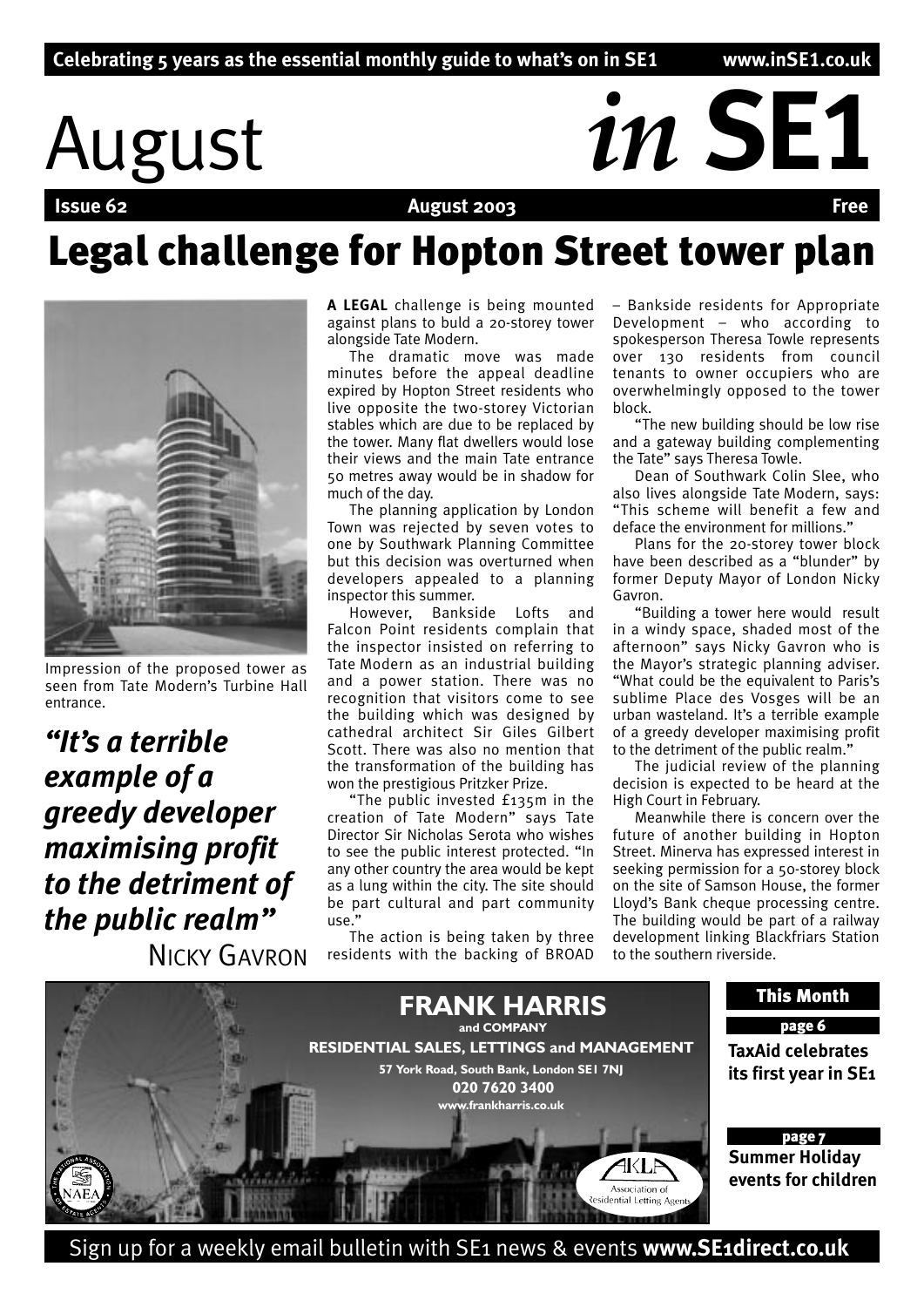#### **27 Blackfriars Road London SE1 8NY**

TEL 020 7633 0766 020 7401 2521 EMAIL newsdesk@*in***SE1**.co.uk WEB www.*in***SE1**.co.uk

© 2003 Bankside Press www.banksidepress.com

EDITOR Leigh Hatts

PRODUCTION EDITOR James Hatts

**CONTRIBUTORS** Farouk Campbell Anne Critchley Crystal Lindsay Marion Marples Elizabeth Peasley

PRINTED BY Copyprints Ltd, 1 Talbot Yard, SE1 1YP

# August *in* **SE1**

#### **ADVERTISING**

For details of our competitive rates call us for a rate card on 020 7633 0766 or email sales@*in***SE1**.co.uk

#### **SUBSCRIPTIONS**

To receive the next 12 issues by post in the UK please send a cheque for £6 to the address above, made payable to *in* **SE1**. Please specify starting issue.

#### **LISTINGS**

Details of events to be considered for inclusion next month should be sent by 21 August to the Listings Editor at the above address, or by fax or email.

#### **DISCLAIMER**

Every effort is made to ensure the accuracy of our listings and features but all details are subject to alteration by venues and organisers and no responsibility can be accepted for any inaccuracies.



# Support for Southwark's Canon Jeffrey John

**CANON JEFFREY** John has received thousands of messages of support following the announcement that he is not now to be Bishop of Reading.

"The overwhelming majority of them have been friendly and supportive" says Jeffrey John who is to remain at Southwark Cathedral. "Many of those who have written to me since the withdrawal of my nomination have said that they are tempted to leave the Church in disgust. That is a reaction I understand all too well, but it is not the way. We have to keep praying, keep making our communion, keep studying the scriptures, keep loving those who hurt and reject us.

"Love wins in the end, and if we are faithful, in the end we will build a Church that looks more like Jesus, and that will truly be a home for all God's children."

There was an audible groan of disappointment from the Southwark Cathedral congregation when the Dean broke the news at the end of the Sunday Choral Eucharist.

"The news will hurt thousands of Christian people who are not gay but believe strongly in God's love and redemption for all his children equally" said the Dean. "It is irrelevant to God's love whether people are male or female, slave or free, black or white, gay or heterosexual. We are addressing spiritual apartheid.

"In the peace marches earlier this year the slogan 'Not in my name' was used to great effect. Let me say very clearly that this action is certainly not in my name and I am bound to say I find it very hard to see how it can conceivably be seen to be in God's name.

"Canon Jeffrey John has been subjected to a campaign of persecution, not by the press, but by a minority of Christians in this country who have used the press's natural interest to further their own agenda."

There was prolonged applause from the congregation for the Dean's support for Jeffrey John before the last hymn could begin. •*www.dswark.org*



 **The South Bank's best kept secret invites you to discover the charm of an** *authentic* **WINE BAR**

**Wine Bar**

**We have an extensive range of over 100 different wines from the Old and New World**

**Luncheon and snacks available Open 10am till late Monday to Friday**

**ARCH 80, SCORESBY STREET, SOUTHWARK LONDON SE1 TEL: 020 7928 0905**

3 mins from Southwark station • 5 mins from Tate Modern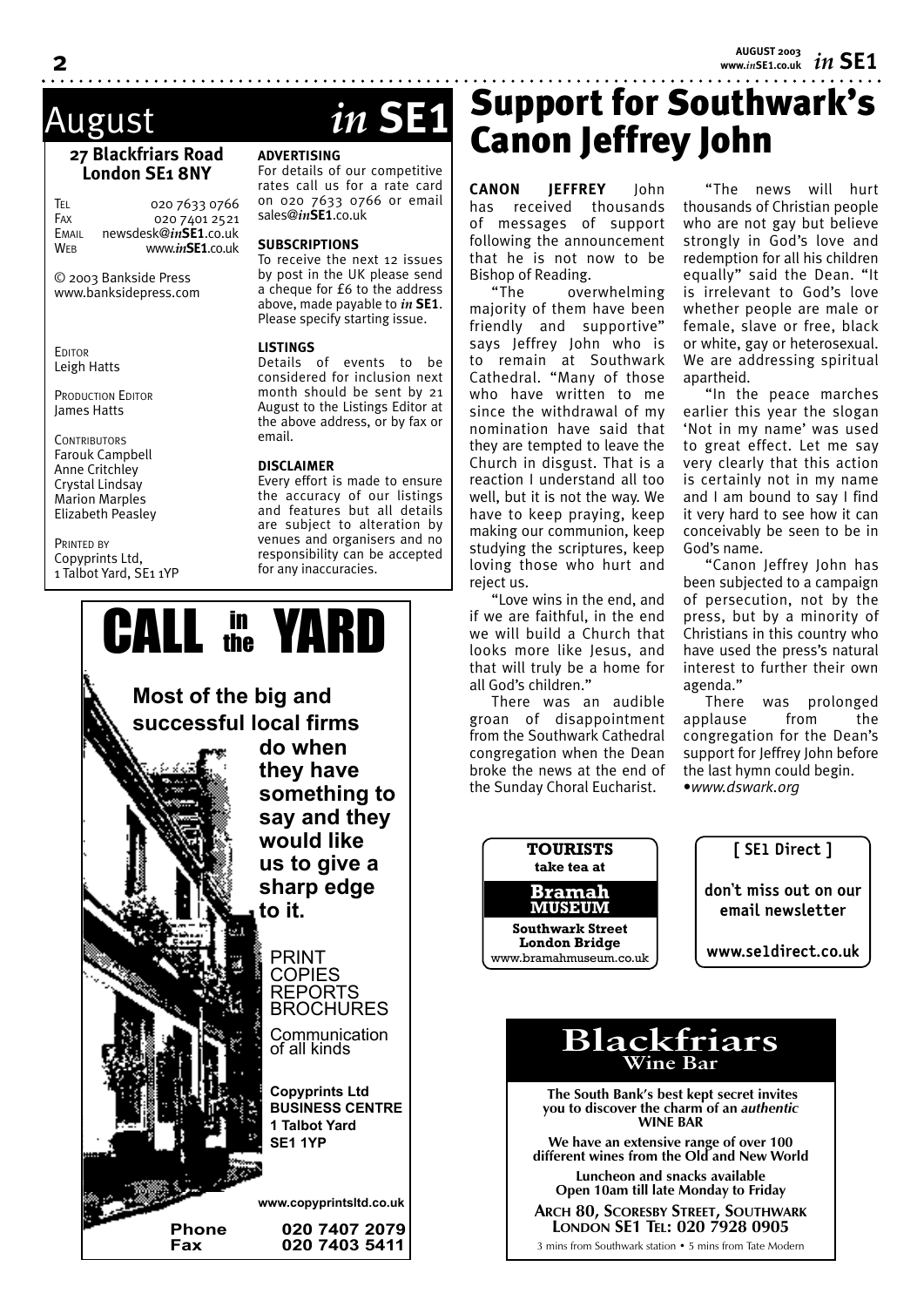# $in$  **SE1**  $\frac{\text{AUGUST 2003}}{\text{www.}inSE1.co.uk}$

#### . . . . . . . . . . . . . . . . . Golden Hinde to set sail for Southampton

**THE GOLDEN** Hinde is due to sail from St Mary Overie Dock this month for Southampton.

The full scale replica is being refitted for its sea voyage to the south coast for the Southampton Boat Show which opens on 12 September.

The Golden Hinde is an exact reconstruction of the original ship in which Francis Drake became the first Englishman to circumnavigate

the Globe.

Today's crew is requesting volunteers to help make belaying pins for the replica 16th century war-ship as part of the preparation for sea. The replica is expected to be towed as far as Docklands where further preparations will be made for the the journey to the Thames estuary a few days later.

- •T 020 7403 0123
- •*www.goldenhinde.co.uk*

### **New Worcester job for Christ Church rector**

**RECTOR OF** Christ Church in Blackfriars Road John Paxton is to be social responsibility officer for the Diocese of Worcester.

He will be returning to his home county of Worcestershire after six years as parish priest of the riverside around Blackfriars Bridge including Oxo Tower Wharf and Tate Modern. He has simultaneously been senior chaplain in the South

**THE ELEPHANT** & Castle is set to gain another university following the announcement that the London College of Printing is to form part of a new university of the arts. The London Institute's five art and design colleges are to become a university of the arts, following the approval of the Institute's application for the title of university by the Department for Education

**LCP to gain university status**

London Industrial Mission based at Christ Church.

As social responsibility officer it will be John Paxton's job to advise and help the diocese and parishes on issues like justice, poverty, community development, family life, rural issues and racism.

John Paxton and his wife Linda will be leaving SE1 towards the end of September.

institution will boost the presence of higher education in SE1, which already boasts South Bank University based in Borough Road. King's College London has medical schools at Guy's and St Thomas's hospitals. King's, the LSE and the University of Westminster all have halls of

•On 1 September South Bank University will become London South Bank University. The change was approved by the Privy Council earlier this year.

residence in SE1.

# **Green fuel bus unveiled**

**A RED** Arrow bendy bus running on a new state of the art green fuel has been launched at the Shell Centre on the South Bank by green fuels minister David Jamieson.

The bus runs on fuel produced through a process which involves turning natural gas into a very clean form of diesel. The fuel, known as 'gas to liquid', has significantly lower emissions of harmful air pollutants than conventional diesel and can be used in any vehicle without the need for expensive modifications.

The fuel, produced by Shell, is being trialled over the next few months on the 507 Red Arrow route which runs from Waterloo to Victoria. Shell and Transport for London will be monitoring its emissions and performance to check that it delivers the sort of benefits which have already been seen in trials elsewhere in the world.

# Police drama

**REAL POLICE** cars drove with lights flashing into a police drama film location whilst following a motorcyclist. Dolben Street was floodlit for filming of LWT's two-part *The Guardian* when the bike raced along closed Gambia Street into a busy film set. After crashing the bike two people ran off leaving the film crew stunned by the unscripted incident. Within minutes police cars arrived from three directions.

Police later made an arrest nearby.

# **SE1 Snippets > > > > >**

The London Institute will unveil a name for the new university next year. The new

and Skills.

#### **COLLEGE GARDEN**

Work has began on a new garden in front of Southwark College in The Cut. The space which will extend on to the street replaces the hidden garden (behind Tas and the shops) previously used by horticultural students, whch has now been built on. The loss of the horticultural garden had distressed many local people.

**MARIE'S CAFE** The ever popular Marie's Café in Lower Marsh which sells a mix of Thai and traditional café food has been refurbished and is to remain open in the evenings as a formal Thai restaurant. Prices at the cafe, featured in *The Independent*, will be competitive and customers are being asked to bring their own wine.

#### **CORAL BAY LOUNGE**

More change in Lower Marsh market with the long established Starburger closing and being replaced by the Coral Bay Lounge. The shop interior has been completely stripped and carefully refurbished in a Mediterranean style complete with comfortable arm chairs. Burgers will still be served, along with cappucino and pannini.

**NEW ARCHDEACON**

The Rev Christopher Skilton, Team Rector of Sanderstead, is to be the new Archdeacon of Lambeth which includes Waterloo. He succeeds the Ven. Nick Baines, who has become Bishop<br>of Croydon. Chris of Croydon. Skilton, aged 48, and his wife Barbara will move to the Waterloo area and make his first official visit to SE1 early next year.



**LAST MONTH** Saturday nights were improved by BBC2's *In Search of Shakespeare* when Michael Wood uncovered the real William in Stratford and London. This spin-off book of the same title includes the material left out of the filming which tantalisingly touched on Southwark, Shakespeare's adherance to the Old Faith and his Blackfriars house. In the book there is the suggestion that *Pericles* (now being performed in SE1) was written after Shakespeare had walked past the tomb of its narrator John Gower in Southwark Cathedral. Even more exciting is the map showing where Shakespeare lived on Bankside and briefly in Upper Ground. Wood also gives a new location (next to the FT) for the inn in Twelfth Night. Most intriguing is the placing of the Windmill in Henry IV part 2 somewhere just south of Nelson Square.

•*In Search of Shakespeare* by Michael Wood (BBC, £20)

•*www.inSE1.co.uk/books*

LEIGH HATTS



We are SE London's leading stockist and supplier for fine art & graphics materials

Mon- Fri 9.30am to 5.30pm Saturday 10.00am to 5.00pm 21 London Road, SE1 6JX

Tel: 020 7928 9722

**3**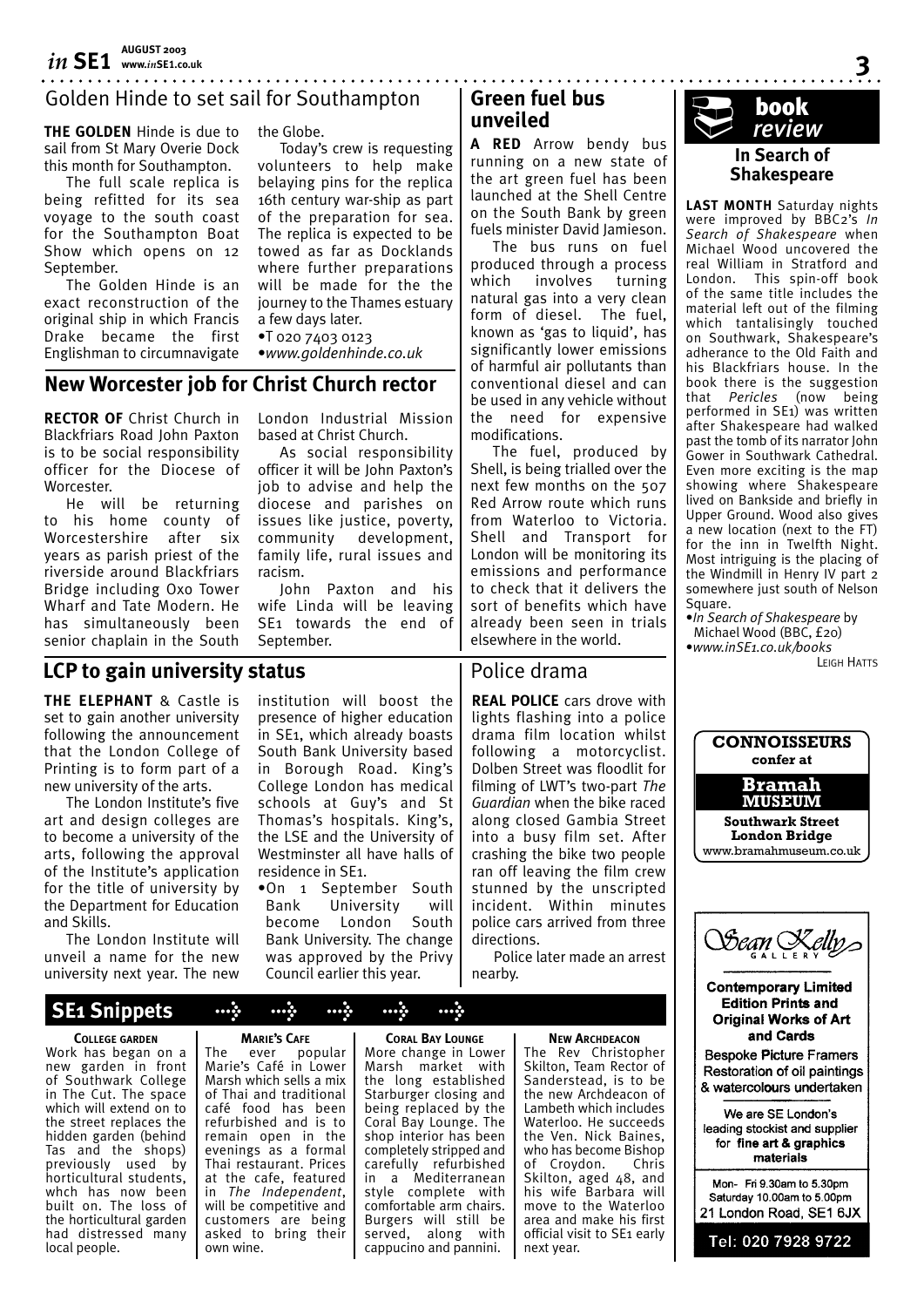*in* **SE1 AUGUST 2003 www.***in***SE1.co.uk**



#### www.rsc.org.uk **Until Saturday 9 August**

#### **PERICLES**

*7.45pm (also matinees Sat/Sun); £14* Cardboard Citizens, the homeless people's theatre company and RSC artistic director Michael Boyd present a new version of Shakespeare's *Pericles* interweaved with asylum seeker stories.

\_\_\_\_\_\_\_\_\_\_\_\_\_\_\_\_\_\_\_\_\_\_\_\_\_\_\_\_\_\_\_\_\_\_\_

**Young Vic** 66 The Cut T 020 7928 6363 www.youngvic.org

#### **Until Saturday 9 August HOBSON'S CHOICE**

*Mon-Sat 7.30pm; £19 (conc £9.50)* Tanika Gupta's new version of this 1916 comedy sets the play in modern day Salford, giving a new generation a chance to enjoy the play's sharp wit and charm.

#### **Monday 25 August to Saturday 13**  September **LE COSTUME**

*7.30pm (matinée Wed 2pm); £25 (£22 on 22 & 25 Aug; conc £20 & £12.50)*  Peter Brook's production in French with English subtitles returns to London. In a South African township, a woman is discovered by her husband in the arms of her lover. The lover escapes leaving behind his suit. The husband makes no protest but orders his wife to treat the suit as an honoured guest. Finally she can stand it no more.

#### **Cinema**

#### **BFI London IMAX Cinema**

The Bullring, South Bank T 020 7902 1234 www.bfi.org.uk/imax *Screenings daily 10.30am-9.30pm; £7.10 (conc £5.95; child £4.95)*

#### **GHOSTS OF THE ABYSS 3D (U)**

Academy Award-winning director and master storyteller James Cameron takes you back to the site of his greatest inspiration - the legendary wreck of the Titanic.

#### **INTO THE DEEP 3D (U)**

A magical underwater world. Enjoy a close shave with a shark, play hide and seek with the sea lions and marvel at the richness of life beneath the waves.

#### **CYBERWORLD 3D (PG)**

Come face to face with your favourite characters - Bart and Homer Simpson, 'Z' from Antz - as they leap out of Britain's biggest screen.

#### **EVEREST (U)**

The dramatic true story of a team of climbers who fifty years ago found hope, strength and triumph in the wake of tragedy. Their successful ascent of Mount Everest just days after fellow mountaineers and friends died there, is a compelling story about the human spirit and a mountain they love, respect and sometimes fear.

#### **SPACE STATION 3D (U)**

Prepare for the launch of Space Station 3D, the first-ever live action IMAX movie to be filmed in space. Using incredible 3D technology the film tells the amazing story of the greatest engineering feat since a man landed on the moon.

#### **THE MATRIX RELOADED 2D (15)**

The second chapter of the Wachowski Brothers' trilogy in IMAX DMR format. Neo (Keanu Reeves) assumes greater command of his extraordinary powers, as the last human enclave on Earth falls under siege from 250,000 Sentinels programmed to destroy mankind.

# **theatre Richard III at**

**4**

# **Shakespeare's Globe**

**RICHARD, DUKE** of Gloucester was born a hunchback and has been despised and reviled all his life. Even his mother refers to him as a foul toad. Kathryn Hunter's excellent crabbed and distorted figure with withered arm is devious, amusing, self aware. S/he confidentially addresses the audience to comment on the action. In this notable all-woman production the wo-men are strong and noble, while the ladies seem not to be very feminine after all.

Amanda Harris as the loyal Duke of Buckingham commands the stage and the audience, before falling foul of Richard's desparate ambition and being refused the promised honours. Richard brutally murders his way through the line of succession to take the crown himself, feigning reluctance but glorying in the power. He even courts the widows, partly with success, but he eventually comes to realise that 'There is no creature loves me/ and if I die, no soul will pity me'.

MARION MARPLES



**VISITORS TO** the Old Vic Theatre will remember the headache inducing walls in blood red in the downstairs Pit Bar. Now the bar has been completely refurbished in cool greys and greens and has a piano by the stairwell. The marble long bar has been retained as has the bronze of Emma Cons, founder of the Old Vic complete with pen and notebook.

Unfortunately prices are steep. £2 for a small pot of tea and sandwiches starting at  $f_4$ , so is well over the top. Conversely cappuccino is £1.90 and a poached salmon lunch is £8.50. The bigger attraction however is that piano which is currently played before each performance by actor Jonathan Yesten who is an usher at the Vic. To hear this young man play and sing is a joy and well worth the price of a coffee or a glass of wine. The bar is open all day and musical evenings are planned.

There will also be special offers in the bar in the future. •Mon-Sat 12-11pm

**ANNE CRITCHLEY** 

# Theatre

**Old Vic** Waterloo Road T 020 7369 1722 www.oldvictheatre.co

**Until Saturday 2 August CORIOLANUS**

*7.30pm; £10-£37.50* Directed by David Farr. Young, valiant, proud and brave, Caius Marcius is an unequalled warrior in battle and rewarded with the title Coriolanus for his services to Rome.

#### **Until Saturday 2 August THE MERRY WIVES OF WINDSOR**

*7.30pm; £10-£37.50* Directed by Rachel Kavanaugh. The early closure of both RSC productions at the Old Vic was announced as this issue went to press.

*See Eating Out feature on this page*

 $\overline{\phantom{a}}$  , and the set of the set of the set of the set of the set of the set of the set of the set of the set of the set of the set of the set of the set of the set of the set of the set of the set of the set of the s **Royal National Theatre**<br>F 020.7 T 020 7452 3000 www.nationaltheatre.org.uk

#### **Until Wednesday 20 August**

**HENRY V** *Olivier Theatre; 7.30pm; £10-£25* Adrian Lester takes the title role.

#### **Until Monday 25 August ELMINA'S KITCHEN**

*Cottesloe Theatre; 7.30pm; £10-£25* The Yardies are eating up Hackney and Digger's protection smacks more of threat than promise. How can Deli save his son when temptation looms so large on Murder Mile?

#### **Until Monday 8 September JUMPERS**

*Lyttleton Theatre; 7.45pm; £10-£34.* David Leveaux directs a cast including Simon Russell Beale.

#### **Until Tuesday 30 September**

**JERRY SPRINGER - THE OPERA** *Lyttelton Theatre; 7.45pm; call for dates; £10-£25* Much acclaimed show. Not suitable for

children even if they watch the TV show.

#### **Until Thursday 2 October**

**POWER** *Cottesloe Theatre; 7.30pm; £10-£25* A new play about the rise and fall of Nicolas Fouquet, chief financier to Louis XIV.

#### **Until Saturday 4 October**

**EDMOND** *Olivier Theatre; 8pm; call to check dates; £10*

Kenneth Branagh makes his NT debut in the title role of this play by David Mamet.

#### **Until Tuesday 28 October**

**HIS GIRL FRIDAY** *Olivier Theatre; 7.30pm; £10-£25* Tale of politics, media, and murder conglomerates at a wedding banquet.

### $\overline{\phantom{a}}$  , and the set of the set of the set of the set of the set of the set of the set of the set of the set of the set of the set of the set of the set of the set of the set of the set of the set of the set of the s

**Shakespeare's Globe**<br>New Globe Walk To20 T 020 7401 9919 www.shakespeares-globe.org

# **Until Monday 18 August DIDO QUEEN OF CARTHAGE**

*Call or see website for dates; from £5* Marlowe's rare and poetic play, drawn from Virgil's *Aeneid*, explores the themes of exile, fortune and divine love.

#### **Sunday 10 August to Sunday 10 September**

**THE TAMING OF THE SHREW**

*Call or see website for dates from £5* The Women's Company presents Shakespeare's funny and controversial play.

special talk. See listings page 7. **Monday 11 to Saturday 16 August SKYSCRAPING** *Mon-Sat 7.30pm; £10 (conc £6)*

**Until Friday 26 September**

**Until Saturday 27 September**

**Until Saturday 27 September**

III in the all female cast.

www.shakespeares-globe.org **Sunday 31 August**

*3pm; £8 (conc £7)*

www.dswark.org/cathedral

**Thursday 28 August to Friday 5** 

St Thomas Becket visited Southwark Cathedral just three weeks before his murder at Canterbury. TS Eliot's play about his martyrdom is performed by a 60 strong

 $\overline{\phantom{a}}$  , and the set of the set of the set of the set of the set of the set of the set of the set of the set of the set of the set of the set of the set of the set of the set of the set of the set of the set of the s **Southwark Playhouse** 62 Southwark Bridge Rd T 020 7620 3494

*Mon-Sat 7.30pm; £10 (conc £6; Mon all* 

A new production of Samuel Beckett's play performed by a co-operative of actors. Tickets also availabe from Calder Bookshop in The Cut where there is a

**MURDER IN THE CATHEDRAL**

National Youth Theatre cast. *Book your ticket online at www.inSE1.co.uk/murder*

www.southwarkplayhouse.co.uk **Until Saturday 9 August WAITING FOR GODOT**

*seats £5)*

Queen's Men.

**September**

*8pm; £22.50*

*Call or see website for dates from £5* All male production with music, dance and costume as it might have been in 1603.

*Call or see website for dates; from £5* Directed by Tim Carroll and starring Mark Rylance (Richard II), Liam Brennan (Henry

*Call or see website for dates; from £5* Directed by Barry Kyle with an outstanding performance by Kathryn Hunter as Richard

 $\overline{\phantom{a}}$  , and the set of the set of the set of the set of the set of the set of the set of the set of the set of the set of the set of the set of the set of the set of the set of the set of the set of the set of the s **Shakespeare's Globe Education Centre**<br>Park Street T020 7401 991

**THE TRUE TRAGEDY OF RICHARD III**

Staged reading of this alternative Richard III written in 1591 and performed by the

 $\overline{\phantom{a}}$  , and the set of the set of the set of the set of the set of the set of the set of the set of the set of the set of the set of the set of the set of the set of the set of the set of the set of the set of the s **Southwark Cathedral** Montague Close T 0870 160 2878

T 020 7401 9919

**EDWARD II**

**RICHARD II**

Bolingbroke).

**RICHARD III**

Gripping story of a boy who has not seen out of his room for years in a soon to be demolished tower block. Commissioned by Net Curtains *www.netcurtains.org*  $\overline{\phantom{a}}$  , and the set of the set of the set of the set of the set of the set of the set of the set of the set of the set of the set of the set of the set of the set of the set of the set of the set of the set of the s

#### **Union Theatre**<br>reet T 020 7261 9876 204 Union Street

www.uniontheatre.freeserve.co.uk

#### **Until Saturday 2 August DANIEL**

*7.30pm £10 (conc £8)* By award-winning playwright P J Cobham. Focussing on a Barbadian family who can't deal with the aftermath of their son's affair and subsequent mysterious death.

#### **Thursday 14 August NEWCOMERS AND DRUG RUNNERS** *3pm & 7pm; free*

The Prince's Trust Oxo Tower Team presents the tale of an immigrant plunged into the deep end as his need for money is being met but at the expense of his own safety. The same team will be giving a presentation at Shakespeare's Globe in the presence of the Prince of Wales next month. Call 020 7803 0864 to reserve tickets or ask for free ticket on door.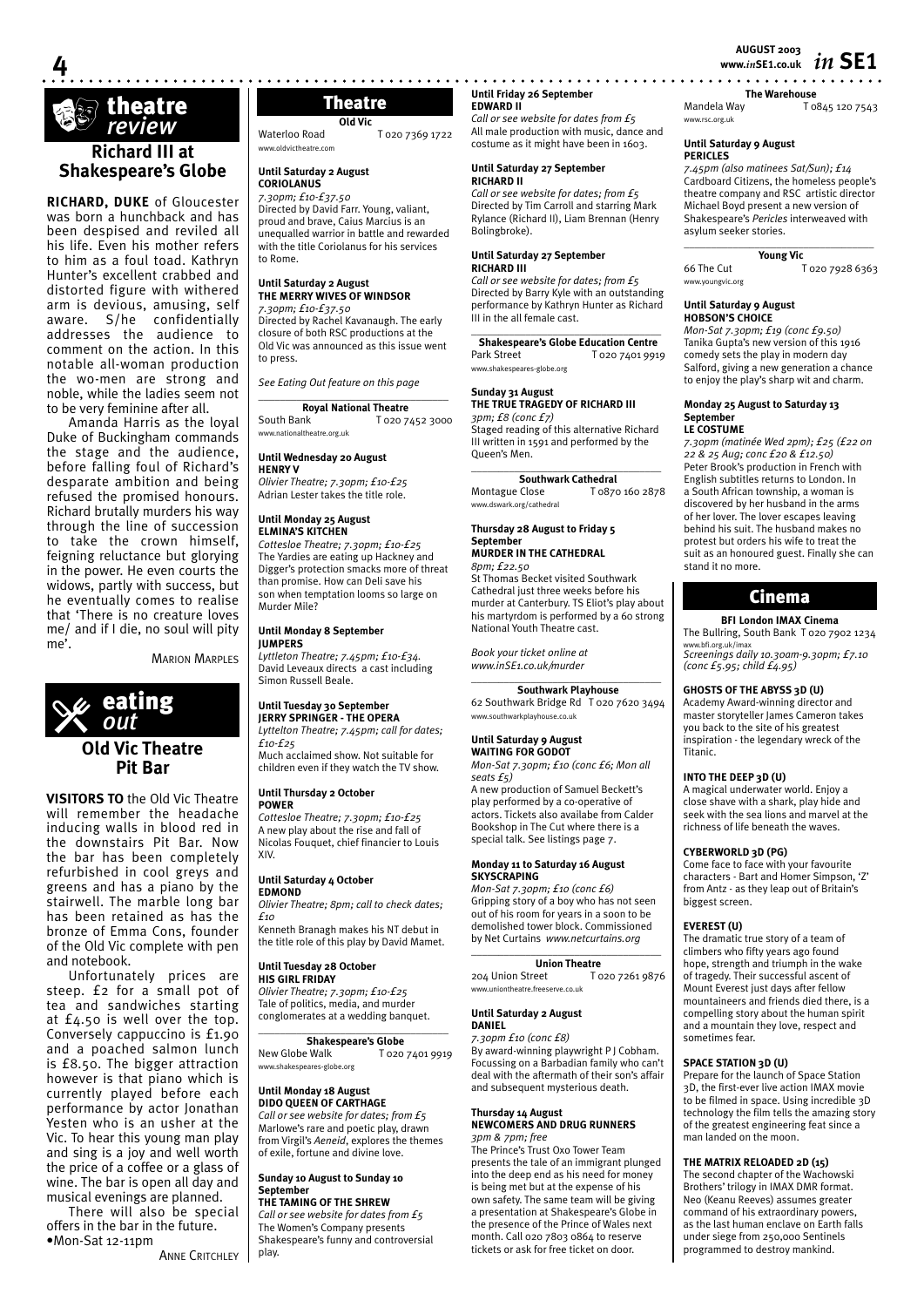### Exhibitions

**Bankside Gallery**<br>Street T 020 7928 7521 48 Hopton Street idegallery.com

*Tue-Fri 10am-5pm (weekends 11am-5pm); open Bank Holiday Monday; free* 

**Friday 1 to Monday 25 August SMALL IS BEAUTIFUL: BUT BIG IS SPLENDID TOO!**

An opportunity to enjoy works by members of both the Royal Watercolour Society and the Royal Society of Painter-Printmakers.  $\overline{\phantom{a}}$  , where  $\overline{\phantom{a}}$  , where  $\overline{\phantom{a}}$  ,  $\overline{\phantom{a}}$  ,  $\overline{\phantom{a}}$  ,  $\overline{\phantom{a}}$  ,  $\overline{\phantom{a}}$  ,  $\overline{\phantom{a}}$  ,  $\overline{\phantom{a}}$  ,  $\overline{\phantom{a}}$  ,  $\overline{\phantom{a}}$  ,  $\overline{\phantom{a}}$  ,  $\overline{\phantom{a}}$  ,  $\overline{\phantom{a}}$  ,  $\overline{\phantom{a}}$  ,

**Design Museum**<br>Shad Thames To<sub>2</sub> T 020 7940 8790 www.designmuseum.org *Daily 10am -6pm (last admission 5.15pm); £5.50 (conc £4)*

#### **Until Sunday 14 September**

**THE PETER SAVILLE SHOW** Explores his work as creative director of Factory Records.

**Until Sunday 21 September WILD SILK** Tord Boontje is commissioned by Hermès to decorate the atrium and facade.

**Friday 1 August to Sunday 12 October WHEN FLAMINIO DROVE TO FRANCE** Show of Citroën DS19, 2CV and other

classic cars designed by Flaminio Bertoni between 1930 anmd the 1960s.

**Until Sunday 26 October A CENTURY OF CHAIRS** A chance to sit on landmark chairs.

#### **Until Sunday 26 October HELLA JONGERIUS**

Work by the Dutch designer who is also the leading woman designer. \_\_\_\_\_\_\_\_\_\_\_\_\_\_\_\_\_\_\_\_\_\_\_\_\_\_\_\_\_\_\_\_\_\_\_

**fa projects** Bear Gardens T 020 7928 3228 www.faprojects.com *Tue-Fri 10am-6pm; Sat 11am-4pm*

#### **Until Saturday 2 August SUSPENDU**

Photography, video, film and sound work. \_\_\_\_\_\_\_\_\_\_\_\_\_\_\_\_\_\_\_\_\_\_\_\_\_\_\_\_\_\_\_\_\_\_\_

**Fashion & Textile Museum** 83 Bermondsey Street T 020 7403 0222

www.ftmlondon.org *Tue-Sun 11am-5.45pm; £6 (conc £4)*

#### **Until Sunday 2 November MY FAVOURITE DRESS**

The 20th century's leading designers choose their favourite dress.

\_\_\_\_\_\_\_\_\_\_\_\_\_\_\_\_\_\_\_\_\_\_\_\_\_\_\_\_\_\_\_\_\_\_\_

**Gallery 33**<br>
T 020 7407 8668 33 Swan Street *Mon-Fri 10am-5pm; free*

**Tuesday 5 to Friday 29 August NIGHT THEME**

Nick Hedderly's paintings of St Paul's cathedral at night including one from the Millennium Bridge.

 $\overline{\phantom{a}}$  , where  $\overline{\phantom{a}}$  , where  $\overline{\phantom{a}}$  , where  $\overline{\phantom{a}}$ 

**Glass Art Gallery**<br>Weston Street To<sub>2</sub> T 020 7403 2800 www.londonglassblowing.co.uk

# **Until Friday 8 August HEAVENLY SCENT**

Glass perfume bottles by contemporary British glass makers.

\_\_\_\_\_\_\_\_\_\_\_\_\_\_\_\_\_\_\_\_\_\_\_\_\_\_\_\_\_\_\_\_\_\_\_ **Imperial War Museum** Lambeth Road T 020 7416 5320 www.iwm.org.uk *Daily 10am-6pm; free* 

# **Until Sunday 7 September**

**PAINTING CASERTA RED** Hughie O'Donoghue's major exhibition tracing his father's wartime experiences.

**www.***in***SE1.co.uk 5 Jerwood Space** 171 Union Street ww.ierwoodspace.co.uk

*Daily 10am-6pm; Sun 1-6pm; free*

#### **Tuesday 5 to Saturday 16 August A SLIGHTLY DIFFERENT WAY** Eleven photographers from the T-69

collective show photographs. *www.t-69.com*   $\overline{\phantom{a}}$  , and the set of the set of the set of the set of the set of the set of the set of the set of the set of the set of the set of the set of the set of the set of the set of the set of the set of the set of the s

**Llewellyn Alexander Fine Paintings** The Cut T 020 7620 1322 www.llewellynalexander.com *Mon-Sat 10am-7pm; free*

#### **Until Saturday 30 August**

**NOT THE ROYAL ACADEMY** Some of the 11,000 paintings not selected for the RA's Summer Show come to The Cut.

#### \_\_\_\_\_\_\_\_\_\_\_\_\_\_\_\_\_\_\_\_\_\_\_\_\_\_\_\_\_\_\_\_\_\_\_ **Museum of Garden History**

Lambeth Palace Road T 020 7401 8865 www.museumgardenhistory.org *Daily 10.30am-5pm; donation £2.50 (conc £2)*

**Until Sunday 31 August EXHUMED** Summer art exhibition featuring some of

those buried in adjoining churchyard.  $\overline{\phantom{a}}$  , and the set of the set of the set of the set of the set of the set of the set of the set of the set of the set of the set of the set of the set of the set of the set of the set of the set of the set of the s

**Purdy Hicks Gallery**<br>65 Hopton Street T 020 7 020 7401 9229 www.purdyhicks.com *Mon-Fri 10am-5.30pm (Wed 7pm); Sat & Sun 12 noon-5pm; free*

#### **Until Saturday 6 September**

**HUGHIE O'DONOGHUE** Celebrating 8 years of carborundum printmaking by Hughie O'Donoghue. Coincides with the book *Painting Caserta Red* published by Southwark's Merrell Press. See Imperial War Museum listing above.

 $\overline{\phantom{a}}$  , and the set of the set of the set of the set of the set of the set of the set of the set of the set of the set of the set of the set of the set of the set of the set of the set of the set of the set of the s **Royal National Theatre**<br>South Bank To20 T 020 452 3400 www.nationaltheatre.org.uk *Daily; free*

#### **Until Saturday 13 September MOUNT FUJI**

Chris Steele-Perkins' photographs show the mountain timeless and unchanging with life in the foreground unrecognisably different from the 19th century.

#### **Monday 18 August to Saturday 13 September**

**TIME EUROPE: THEN & NOW** *Time* magazine's award-winning photo journalism. *Time* photographers return to the senes photographed at a momemtous moment from Berlin to Grozny. Billed as a photographic journey through European history.

#### $\_$ **Saatchi Gallery**

County Hall T 020 7823 2363 www.saatchi-gallery.co.uk *Daily 10am-6pm (Fri & Sat 10pm); £8.50 (conc £6.50)*

#### **Until Sunday 31 August DAMIEN HIRST**

Last chance to see the retrospective of Brit art's *enfant terrible*.

#### $\_$ **Shakespeare's Globe Exhibition**

Bankside T 020 7902 1500 www.shakespeare-globe.org *Daily 9am-5pm; £8 (conc £6.50; child £5.30)*

#### **Until Sunday 12 October SHAKESPEARE'S RIVALS: PLOTTING AND PLAYING AT THE ROSE**

Rare manuscripts, artefacts and original documents revealing the business of producing plays in Shakespeare's London. See review on this page.

#### **Tate Modern**

Bankside T 020 7887 8008 www.tate.org.uk *Daily 10am-6pm (Fri & Sat 10pm); free*

**Until Monday 25 August HENRY MOORE: PUBLIC SCULPTURES** Around twenty works in the Turbine Hall.

**Until Sunday 7 September CRUEL AND TENDER** *£10 (conc £8)*

First major photography exhibition at Tate Modern. Portraits, interiors, landscapes and cityscapes.

#### **Until Sunday 28 September**

**FIVE ANGELS FOR THE MILLENNIUM** A key film and video installation by Bill Viola.

#### **Until Sunday 26 October PAUL McCARTHY** Sculptures on the riverside.

\_\_\_\_\_\_\_\_\_\_\_\_\_\_\_\_\_\_\_\_\_\_\_\_\_\_\_\_\_\_\_\_\_\_\_ **the.gallery@oxo**<br>Oxo Tower Wharf To<sub>2</sub> T 020 7401 2255

www.oxotower.co.uk *Daily 11am-6pm; free*

#### **Until Sunday 3 August**

**SAVEORDELETE.COM** Illustrations and photographs communicating the beauty and crisis of the rainforests of Indonesia. A Greenpeace exhibition.

#### **Thursday 7 to Thursday 28 August IN PRAISE OF WOMEN**

Stone sculptures celebrating the female form and women's role by Zimbabwean women artists. Part of a European tour.

#### $\_$ **Tom Blau Gallery**

Queen Elizabeth Street T 020 7940 9171 www.tomblaugallery.com

#### **Until Saturday 9 August**

**IAN PARRY MEMORIAL EXHIBITION** Annual exhibitions of work by young photographers.

#### **Thursday 14 August to Saturday 13 September NASA**

A collection of NASA pictures released in the late 1960s and early 1970s and drawn from the different stages of the space race. Includes images of ground staff, extraordinary machines and astronauts. The vintage prints are available to purchase from £200.

#### $\overline{\phantom{a}}$  , and the set of the set of the set of the set of the set of the set of the set of the set of the set of the set of the set of the set of the set of the set of the set of the set of the set of the set of the s **Union Projects**<br>53 Ewer Street To:

T 020 7928 3388 ww.<br>http://www.com *Mon-Fri 10am-6pm, Sat 12 noon-5pm*

#### **Until Saturday 23 August MIKE MARSHALL**

Photographs and video works.

#### **Until Saturday 23 August VOLKER EICHELMANN & ROLAND RUST** Installation – part of the *Camoflage*project.

 $\_$ **The Walk Gallery**

#### 23 King Edward Walk T 020 7928 3786 www.walkgallery.com *Mon-Fri 10.30am-6.30 pm; free*

**Until Saturday 2 August THE LONDON GROUP**

#### Fourth and final show in series.  $\_$

**Waterloo Gallery**<br>14 Baylis Road To2

#### .....<sub>,</sub><br>T 020 8523 9054 *Mon-Sat (closed Bank Holiday); 12-6pm*

#### **Monday 18 to Saturday 30 August HARMONISE**

Joe McGowan, David Bartholomew and Glenys Reynolds show vibrant colourful work. *www.pages21.com/harmonise*



#### **Shakespeare's Rivals at the Globe**

**WHEN JAMES** I came to the throne he was welcomed to the City of London by being invited to walk through a series of archways and watch specially written masques. The entrance to the special exhibition Shakespeare's Rivals at Shakespeare's Globe is by way of a reproduction triumphal archway.

The chief actor was Edward Alleyn who between performances had to run down a side ally to be ready to greet the new King at the next achway. Alleyn features in this exhibition jointly staged by Dulwich College which was founded by Alleyn.

Here are the contracts for the Rose, Fortune and Hope theatres on Bankside. There is even a cue sheet of 1598 and an eye witness account of a playgoer who died when a cannon was fired during Marlowe's Tamburlaine the Great.

The description of bear baiting in Bear Gardens is graphic and disturbing. • See Exhibition listings

LEIGH HATTS

**Senior Aerobics at the Colombo Centre**

health h *focus*

**THIS IS** a popular class run by Cheryl for older women. After a warm up session to music there are activities to keep the mind as well as the limbs agile – for example ball games which involve concentrating and remembering a sequence of actions. Dance routines become more complex over time but floor exercises can be done on a chair if the lying on a mat is too hard. After eight weeks of regular attendance recently retired Pat Ouinlivan says: love it. I'm hooked. I feel so

much better for it".

residents is only £23. • Colombo Street •T 020 7261 1658

•E *admin@colombo-centre.org*  •Senior Aerobics: Tuesday 10.30-11.30am

MARION MARPLES

Other classes include Legs, Bums and Tums (Friday 12 noon), yoga (various but popular), Circuits (Thurs 12 noon) and more. Session rates mean you do not have to commit money up front, but a monthly fee for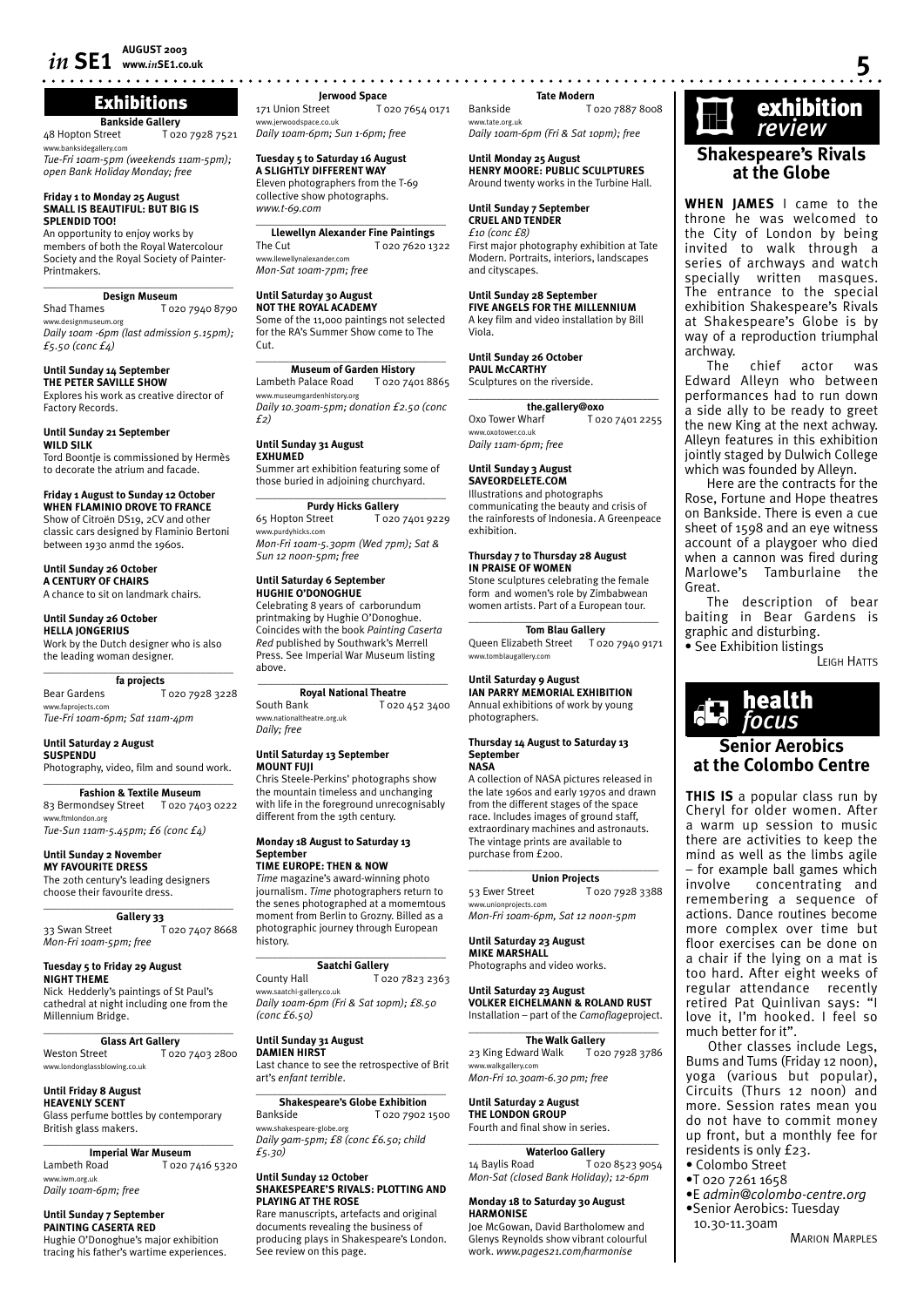# community Music  *watch*

#### **TaxAid celebrates first anniversary in SE1**

**TAXAID, A** charity providing free advice on tax issues to people on low incomes, is celebrating the first anniversary of its relocation to SE1. TaxAid advises through a helpline, face-to-face meetings, an internet service and written correspondence.

Help with tax matters is given to people who earn less than £15K per year (£300 per week before tax) and who can be employed, self-employed, retired or on benefits. The charity helps people understand their rights and responsibilities under the tax system and can represent clients to the Inland Revenue.

TaxAid currently has five staff and 15 volunteer professional tax advisors. The charity is funded by grants from various charitable trusts and the Inland Revenue, professional donations from established firms and also runs profit-making conferences for accounting professionals.

An independent confidential tax advice helpline is open from 10am-12 noon (Monday-Thursday) on 020 7803 4959 or an online contact form is available at *www.taxaid.org.uk* NAJMA POVER

# **Hay's Galleria** Tooley Street T 020 7940 7770 www.haysgalleria.co.uk **Wednesdays**

**SUMMER SOUNDS OF THE CARIBBEAN** *6.30-8.30pm; free* This year it is West Indian music in the outdoors for the warm summer evenings.

 $\overline{\phantom{a}}$  , and the set of the set of the set of the set of the set of the set of the set of the set of the set of the set of the set of the set of the set of the set of the set of the set of the set of the set of the s **Museum of Garden History** Lambeth Palace Road T 020 7401 8865 www.museumgardenhistory.org

### **Friday 29 August**

**JAZZ NIGHT** *7.30pm; £8 (advance £7, conc £5)*  Jazz on the Streets modern jazz band with Fiona Campbell whose voice blends tones of Dusty Springfield. First in a series. Wine, beer and light snacks will be on sale.

\_\_\_\_\_*\_\_\_\_\_\_\_\_\_\_\_\_\_\_\_\_\_\_\_\_\_\_\_\_\_\_\_\_\_\_* **The Scoop** City Hall, Potters Fields www.morelondon.com

#### **Monday 4 August to Sunday 31 August MORE MUSIC FESTIVAL**

*12-3pm; free* Daily music in the new performance space alongside City Hall. Jazz, world music and more.

\_\_\_\_\_*\_\_\_\_\_\_\_\_\_\_\_\_\_\_\_\_\_\_\_\_\_\_\_\_\_\_\_\_\_\_* **Southwark Cathedral** Montague Close T 020 7367 6700 www.dswark.org/cathedral

#### **Every Tuesday**

Tenor)

**LUNCHTIME RECITAL** *1.10pm; free* Tue 5: **Thor Baldvinsson** (Flute and Piano) Tue 12: **Anete Grauding**  Tue 19: **Antemis** 

# Events for Children

#### **Design Museum**

Shad Thames T 020 7940 8790 w.designmuseum.org

#### **Every Sunday WILD SILKWORMS**

*2-5pm; £6 (child £4; family £16)* Riverfront silk-colouring workshops for children.

#### **Every Wednesday**

**CREATIVITY WORKSHOPS** *2-5pm; £6 (child £4; family £16)* Children are encouraged to design , make and decorate model cars, chairs, hats and T-shirts.

 $\overline{\phantom{a}}$  , and the set of the set of the set of the set of the set of the set of the set of the set of the set of the set of the set of the set of the set of the set of the set of the set of the set of the set of the s **Imperial War Museum** Lambeth Road T 020 7416 5320 www.iwm.org.uk *Daily 10am-6pm; free* 

#### **Monday 4 to Friday 15 August CAN I QUOTE YOU ON THAT?** *11am-4pm*

A chance for children to have a go at being a war correspondent. Participants are 'officially briefed' before interviewing those who have taken part in war. Interviewees are veterans mainly from the Second World War. Finally learn how to file a special report. All ages welcome with parental supervision. No booking required.

#### **Monday 18 to Friday 29 August WALKING WITH TANKS**

*Weekdays 11am - 4pm; free*  Family visitors can follow in the footsteps of 'The Nature of the Beast' drawing activity and help artists who will be creating large 3D moving sculptures based on the Museum's collection of large exhibits. All ages welcome with parental supervision. No booking required. This is a weekday Monday to Friday event but there is no Walking with Tanks on August Bank Holiday Monday.

# **AUGUST 2003 6 www.***in***SE1.co.uk** *in* **SE1**

**Shakespeare's Globe**<br>New Globe Walk **Tozo** T 020 7401 9919 www.shakespeares-globe.org

#### **Saturdays 2 & 23 August**

**CHILDSPLAY** *1.30pm; £10* While parents are at the Globe's *Richard II* matinée, 8-11 year olds explore Shakespeare's work through drama, story-telling and art. The children join the groundlings for the last 30 minutes of the

#### $\_$ **Tate Modern**

Bankside T 020 7887 8008 www.tate.org.uk

#### **Every Sunday, Tuesday, Wednesday and Thursday**

**START** *11am-5pm; free*

performance.

A drop-in for those aged 5+. Explore modern art through intriguing activities. Match clues, play double sided card games or try jigsaws. Bring a form of itentification to borrow games.

#### **Saturday 16 August**

**TATE TALES** *11am; free*

Story-teller Olusola Oyeleye takes a new starting point for a vivid journey for those aged 5+ around the gallery. Be prepared to be active, tell tales and play word games. Meet in the Clore Education Centre.

 $\_$ **Vauxhall Foreshore** T 07968 805 751

www.thames21.org.uk

#### **Tuesday 5 August VAUXHALL FORESHORE FUN DAY** *1-4pm; free*

A beach clean-up with fish displays, walks, talks and art. Organised by Thames 21 and the Ramblers' Association. The beach, near the MI6 building, was an ancient crossing point and has a rare drawdock.



# **The sun won't be shining in September – So try something new instead**

Morley College is the biggest adult education college in South London, running day and evening courses all through the year, beginning September.

Languages and Humanities, Dance and Drama, Music, Visual Arts, Exercise and Health, Basic Skills, ESOL and EFL, Access to Higher Education, Computing and Food Studies, courses from one-day to one-year.

Enrol now before they're fully booked!

Over 14000 students • Over 100 years experience • Centrally located

### **Student Line: 020 7450 1889**

*Call or email now for our course guide, or check our website for course details*

Morley College, 61 Westminster Bridge Road, London SE1 7HT, tel: 020 7450 1889 fax: 020 7928 4074 Email: enquiries@morleycollege.ac.uk web: www.morleycollege.ac.uk

Tue 26: **Sebastian Moppel** (Counter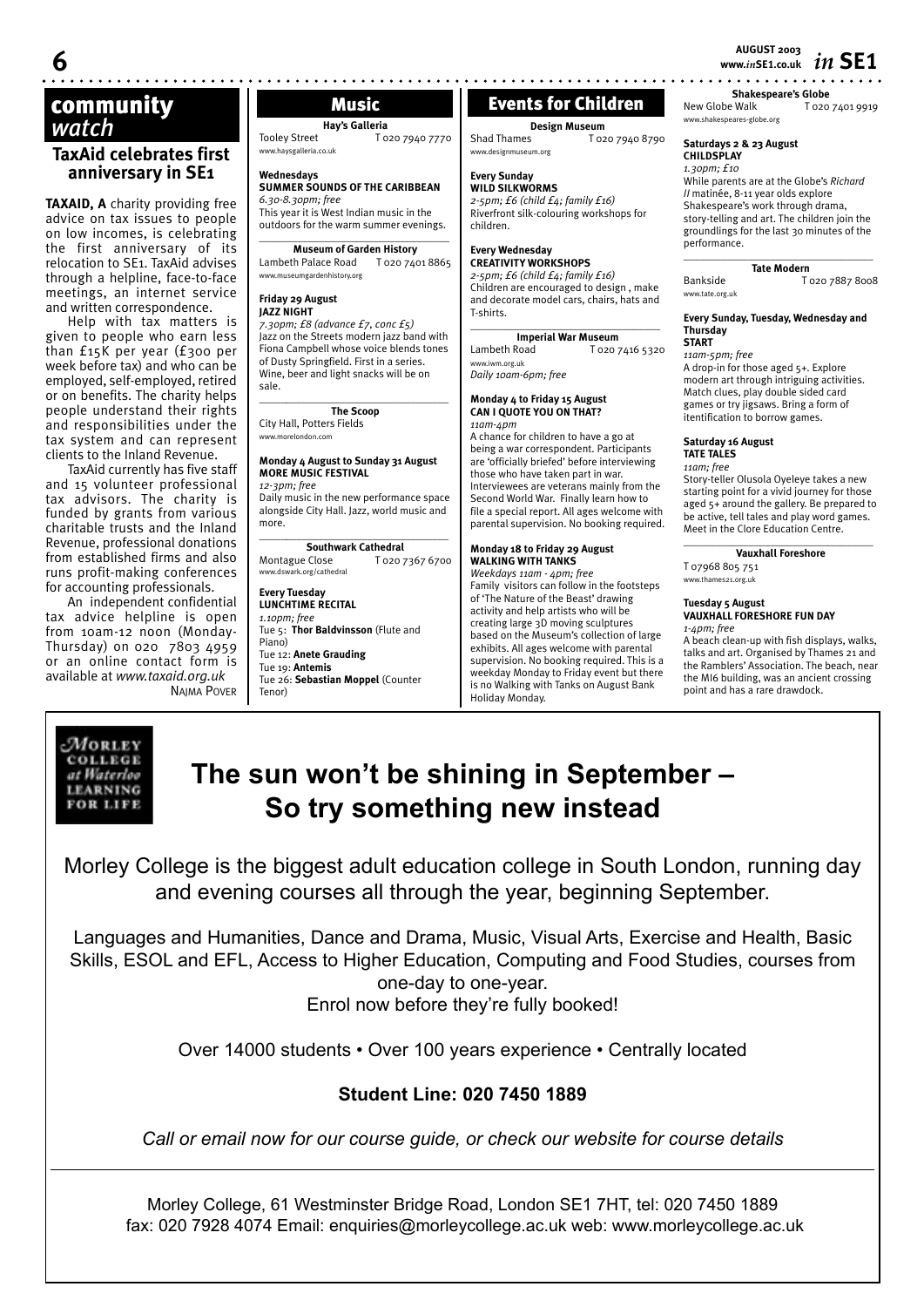# Special Events

**Bankside House**

Sumner Street www.edfenergy.com

#### **Saturday 2 August INFORMATION DAY**

*12-3pm* EDF is constructing a tunnel for electricity cables from Bankside Power Station (Tate Modern) to the City. Information on the route and hoardings to be erected.

\_\_\_\_\_\_\_\_\_\_\_\_\_\_\_\_\_\_\_\_\_\_\_\_\_\_\_\_\_\_\_\_\_\_\_ **Coin Street Festival** Bernie Spain Gardens

www.coinstreetfestival.org

#### **Sunday 24 August COMMUNITY CELEBRATION**

*2-7pm; free*

Music and activities for all the family. Sports workshops, food and drink stalls and a tea dance. Also costume making and mural workshops preparing for Thames Festival.  $\_$ 

**City Hall** Queen's Walk T 020 7983 4100 www.london.gov.uk

#### **Saturday 2 & Sundays 3 & 17 August OPEN DAYS**

*Sat 9am-1pm; Sun 2-6pm; free* A chance to see inside the Greater London Authority building where Mayor Ken Livingstone has his office.

 $\_$ **Design Museum Saturday 2 August CITROEN CAR RALLY** *11am; free* Rally of vintage Citroën cars on the riverfront .

**Royal Festival Hall** South Bank

www.rfh.org.uk/freesumm

#### **Saturday 2 to 25 August FREE SUMMER ON SOUTH BANK**

Four weeks of free events "all day every day" from Bollywood soundtracks to ballroom dancing.

 $\_$ **Royal National Theatre** South Bank www.nationaltheatre.org.uk

#### **Until Saturday 23 August WATCH THIS SPACE**

The National's fiesta of international outdoor theatre, music and entertainment explodes onto Theatre Square. Events are free and unticketed, six days a week.

\_\_\_\_\_\_\_\_\_\_\_\_\_\_\_\_\_\_\_\_\_\_\_\_\_\_\_\_\_\_\_\_\_\_\_

**Waterloo Green** Baylis Road

#### **Saturday 9 August WATERLOO FESTIVAL DAY**

*10.30am-6pm*  DJ, children's entertainer, drumming workshop, music and dance, face painting, bouncy castle, Punch & Judy, Thames Festival workshops, raffle, football tournament, children's games and activities.

 $\_$ **West Bermondsey Community Forum** Tabard Street T 020 7403 1676

#### **Saturday 30 August TWIN PARKS FESTIVAL**

*12-5pm; free* Community festival in and around Tabard Park, Leathermarket Gardens, Bermondsey Village Hall and Hankey Hall. Offers of help to *WBForum@tiscali.co.uk*



The spreading VINE will be providing the opportunity for 4 local people to have work published in 3 issues of our bi-monthly, colour, community newsletter reaching 18,000 homes and businesses in the SE1 area. The project will combine in 2 sessions per week for 2 groups of 2, hands on experience with Text, Graphics and DeskTop Publishing software and Sound, Photographic and Print Hardware with opportunities to develop personal communication skills in a wide variety of circumstances. If you have some relevant skills and wish to improve or exercise your talents write to;

The Editor, the spreading VINE, 227 Helen Gladstone House, Blackfriars Road, SE1 0QB

before August 30th. 2003 for an interview in September.

The project will provide motivation to achieve a portfolio of published and credited work examples and is also open to anyone who has been unemployed for more than a year, from a minority background, is an asylum seeker with a work permit, or has no or very low qualifications.



# **Southwark College: Your route to success**

Southwark College exists to provide education and training

# Talks & Meetings

**Calder Bookshop** 51 The Cut T 020 7633 0599

# www.calderpublications.com

**Thursday 7 August WHO OWNS GODOT?** *6.45pm; £3 (conc £1)* Colin Duckworth discusses the controversies surrounding the Beckett Estate guidelines on how *Waiting for Godot* and other Beckett plays can be interpreted. Coincides with *Waiting for Godot* at Southwark Playhouse – tickets are on sale at the bookshop (see Theatre

#### **Thursday 14 August FIRST WORLD WAR POETS**

listings on page 4).

*6.45pm; £3 (conc £1)* Two actors read poems from the period and John Calder talks about the poets themselves including Rupert Brooke and Wilfred Owen. A discussion will follow.

#### **Thursday 21 August MARGUERITE DURAS - LA MUSICA**

*6.45pm; £3 (conc £1)* Reading by Angela Pleasance and Oengas MacNamara of the poignant, bitter-sweet short play in which a divorcing couple each involved in a new relationship - meet for the last time in a hotel that holds many memories.

#### **Thursday 28 August BECKETT'S OUTBURSTS**

*6.45pm; £3 (conc £1)* Peter Marinker and Oengas Macnamara read some of the most emotive, funny and angry outbursts from Samuel Beckett's works. It promises to be an evening of fireworks.



#### **Rotherhithe Society 21-22 Smith Close**

offers private accommodation within a very sheltered housing unit for elderly people who are reasonably fit but who no longer wish or feel able to live alone. Two meals are provided daily. Residents are welcome for long or short term stays to suit their own situations and the needs of their

More information phone Brenda Crawley 020 7231 5946

# southside Royal Festival Hall **Talks & Meetings South Side** Mark South Bank Calder Bookshop Calder Bookshop Calder Bookshop **diary**

There has been criticism of Westminster's public arts advisory committee for opposing the placing of a Nelson Mandela statue in Trafalgar Square. The one free plinth is unfortunately at the wrong end of the Square. The National Gallery is not happy about a statue being placed on the new piazza which needs to be kept clear for events. However, SE1 aleady has a tribute to Mandela. • • •

The fund for the new statue still has the backing of Ken<br>Livingstone and Richard Livingstone Attenborough. But is this statue necessary? Can it ever have the resonance of the Nelson Mandela bust in SE1 which was commissioned and erected in prominent position on the South Bank in the days of apartheid when Mandela was still in prison? This surely is London's real tribute.

• • • A Westminster statue heading for SE1 is Rodin's *Six Burghers of Calais*. This work has left Victoria Tower Gardens on its way to SE1 via a restorer's studio in Bow. The *Six Burghers of Calais* will be outside the Hayward Gallery this autumn as part of the National Art Collections Fund exhibition. • • •

April saw the restoration and reopening of the Coronet at the Elephant & Castle so it is disturbing to find the venue closed and confusion about its future. The cinema was due to start showing films again last month.



**Main Enrolment** (check Listings for best centre to enrol at) Waterloo Centre, the Cut, SE1

Bermondsey Centre, Keetons Road, SE16 Monday 1<sup>st</sup> to Friday 5<sup>th</sup> September  $10.00 - 19.00$  (13.00 on Friday 5<sup>th</sup>)

Full-time, part- time, day and evening courses available in a wide range of subject. Classes suitable for all age groups

No appointment necessary – just drop in

For a copy of our Autumn Listings contact us on: Tel: 020 7815 1600 info@southwark.ac.uk www.southwark.ac.uk

# **SE16 5PB**

families, for example, for holidays.